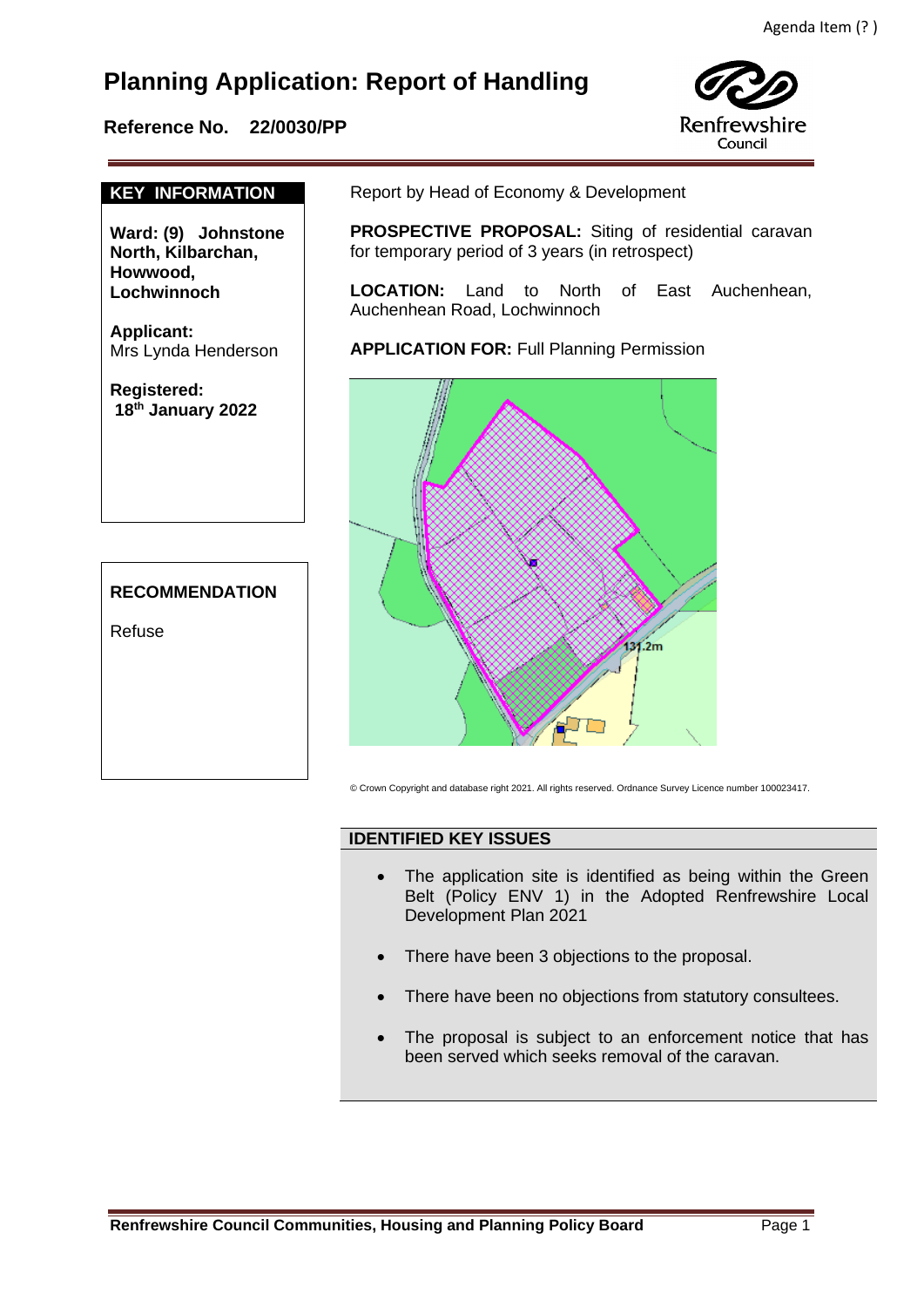### RENFREWSHIRE COUNCIL REPORT OF HANDLING FOR APPLICATION 22/0030/PP

| <b>SITE ADDRESS</b>   | Land to North of East Auchenhean, Auchenhean Road, Lochwinnoch                                                                                                                                                                                                                                                                                                                                       |
|-----------------------|------------------------------------------------------------------------------------------------------------------------------------------------------------------------------------------------------------------------------------------------------------------------------------------------------------------------------------------------------------------------------------------------------|
| <b>PROPOSAL</b>       | Siting of residential caravan for temporary period of 3 years (in<br>retrospect).                                                                                                                                                                                                                                                                                                                    |
| <b>RECOMMENDATION</b> | Refuse                                                                                                                                                                                                                                                                                                                                                                                               |
| <b>PROPOSALS</b>      | This application seeks retrospective planning permission for the siting<br>of one residential caravan for a temporary period of 3 years on an<br>area of land in the greenbelt. The application site is located some 2.7<br>km to the southwest of Lochwinnoch, within the Clyde Muirshiel<br>Regional Park.                                                                                         |
|                       | The site extends to approximately 1.7 hectares and accommodates a<br>shed, stables, informal paddock, and an open field. The residential<br>caravan is located to the north of these buildings.                                                                                                                                                                                                      |
|                       | Access to the site is gained off the Auchenhean Road and leads to a<br>parking area for 4 vehicles. The application submitted notes that 2<br>horses and chickens are kept on site.                                                                                                                                                                                                                  |
|                       | The application site is bound by woodland to the northeast, by a field<br>to the west, and by a dwellinghouse and a field on the opposite side of<br>the public road serving the site.                                                                                                                                                                                                               |
|                       | An enforcement notice (EN) seeking removal of the caravan was<br>served on 21 <sup>st</sup> December 2021 and came into effect on 18 <sup>th</sup> January<br>2022. There has been no appeal against the requirements of the EN<br>and the period for compliance with the EN has now passed.                                                                                                         |
|                       | This report relates to an application for planning permission would<br>normally fall within the Council's scheme of delegation to be<br>determined by an appointed officer. However, a request has been<br>submitted by three members, within 21 days of an application<br>appearing on the weekly list, that the matter be removed from the<br>scheme of delegation for determination by the Board. |
|                       | This request was submitted in line with the scheme submitted to<br>Scottish Ministers and approved by Council on 1 March 2018 and has<br>been subject to discussion between the Convenor of the Communities<br>Housing & Planning Board and the Head of Economy and<br>Development who have agreed that in this instance it would be<br>appropriate for the Board to consider this application.      |
| <b>SITE HISTORY</b>   | 13/0162/PP – Erection of commercial kennels and temporary siting of<br>residential caravan. Withdrawn.                                                                                                                                                                                                                                                                                               |
|                       | 13/0036/PP – Erection of commercial kennels and dwellinghouse.<br>Withdrawn.                                                                                                                                                                                                                                                                                                                         |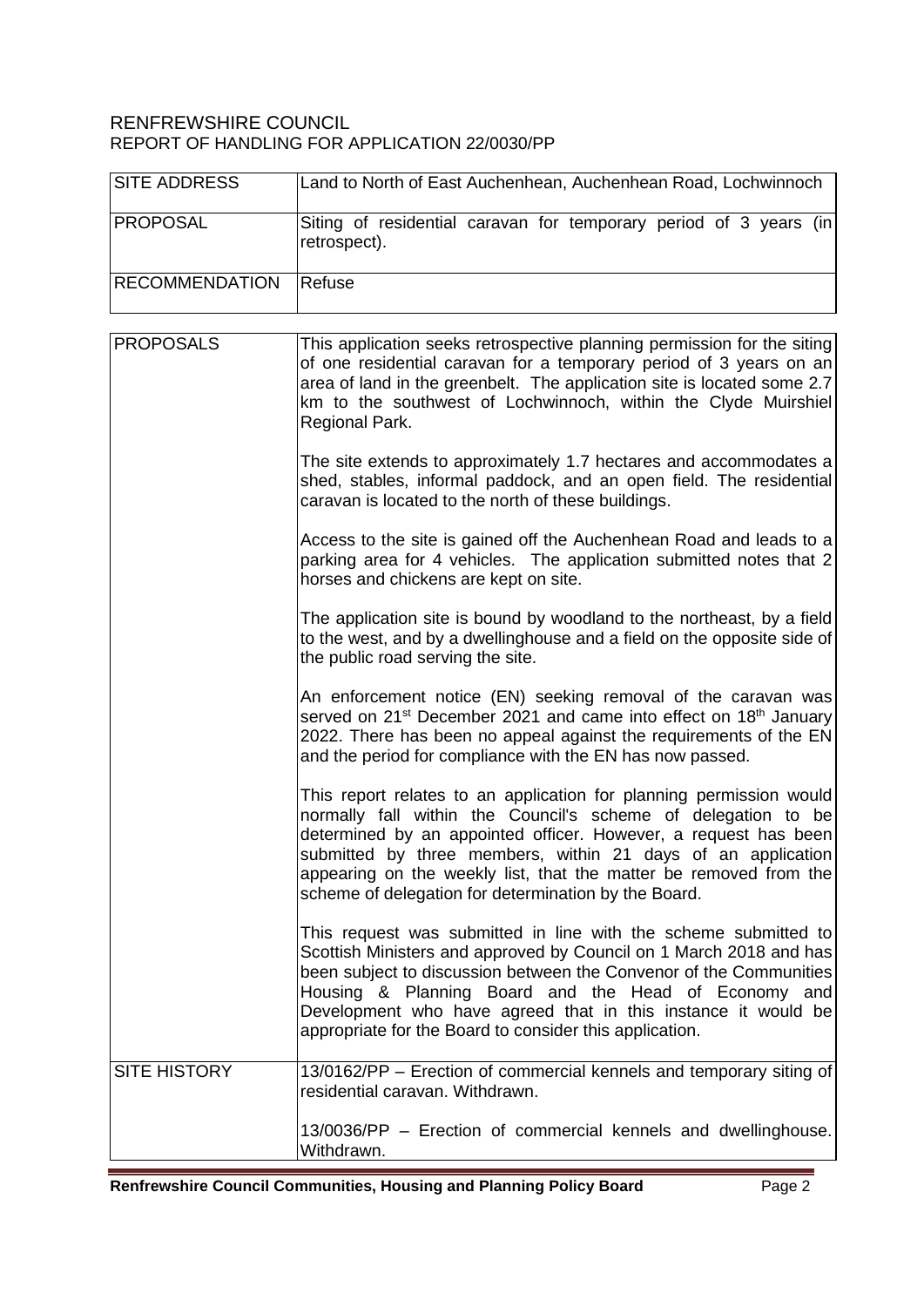|                        | 11/0242/PP – Change of Use from private stables to commercial<br>livery, and erection of 4 boarding kennels for commercial use and<br>construction of parking area. Granted subject to conditions.                                                                                                                                                                                                                                                       |
|------------------------|----------------------------------------------------------------------------------------------------------------------------------------------------------------------------------------------------------------------------------------------------------------------------------------------------------------------------------------------------------------------------------------------------------------------------------------------------------|
|                        | 10/0204/PP – Erection of storage shed. Granted subject to conditions.                                                                                                                                                                                                                                                                                                                                                                                    |
|                        | 10/0064/AF - Erection of agricultural building. Not covered by<br>agricultural permitted development rights and detailed planning<br>application submitted.                                                                                                                                                                                                                                                                                              |
|                        | 09/0237/PP – Erection of single storey dwellinghouse and erection of<br>agricultural shed. Refused.                                                                                                                                                                                                                                                                                                                                                      |
|                        | 06/0977/PP - Formation of access road and erection of stables.<br>Granted.                                                                                                                                                                                                                                                                                                                                                                               |
| <b>CONSULTATIONS</b>   | Environment & Infrastructure Services (Roads) - No objection.                                                                                                                                                                                                                                                                                                                                                                                            |
|                        | <b>Communities &amp; Housing Services (Environmental Protection</b><br>Team) - No objection.                                                                                                                                                                                                                                                                                                                                                             |
|                        | <b>Scottish Water - No objection.</b>                                                                                                                                                                                                                                                                                                                                                                                                                    |
|                        | Muirshiel Country Park - No comment                                                                                                                                                                                                                                                                                                                                                                                                                      |
|                        | <b>Waste Operations - No comment</b>                                                                                                                                                                                                                                                                                                                                                                                                                     |
| <b>REPRESENTATIONS</b> | There have been 3 objections submitted in relation to this application<br>and the issues raised can be summarised as follows.                                                                                                                                                                                                                                                                                                                            |
|                        | 1. The site is within Clyde Muirshiel Regional Park, where only<br>development related to agriculture or forestry is permitted. Horses do<br>not count as agriculture.                                                                                                                                                                                                                                                                                   |
|                        | 2. There is no need for a residential caravan as there is no need for<br>permanent full-time on-site residency. Horses can live unsupervised<br>in a field and the applicant does not keep chickens.                                                                                                                                                                                                                                                     |
|                        | 3. The application does not relate to a viable agricultural or forestry<br>business that justifies the need for a dwelling and is therefore contrary<br>to local plan policy.                                                                                                                                                                                                                                                                            |
|                        | 4. The site/development is currently subject of an enforcement notice,<br>which needs to be acted upon.                                                                                                                                                                                                                                                                                                                                                  |
|                        | 5. The applicant claims the site to be 5 acres, the actual site size is<br>nearer 4 acres.                                                                                                                                                                                                                                                                                                                                                               |
|                        | 6. The proposal negatively impacts on the amenity of surrounding<br>neighbours and could result in flooding. It is connected to a septic tank<br>which illegally discharges and is reliant on an unreliable water supply.<br>7. The applicants claim a precedent has been set by other planning<br>permissions in the area. However, this proposal is different in nature<br>and also falls within the boundary of the Clyde Muirshiel Regional<br>Park. |
|                        | 8. The applicant could live nearby in Lochwinnoch or Kilbirnie and<br>modern security systems can protect rural properties.                                                                                                                                                                                                                                                                                                                              |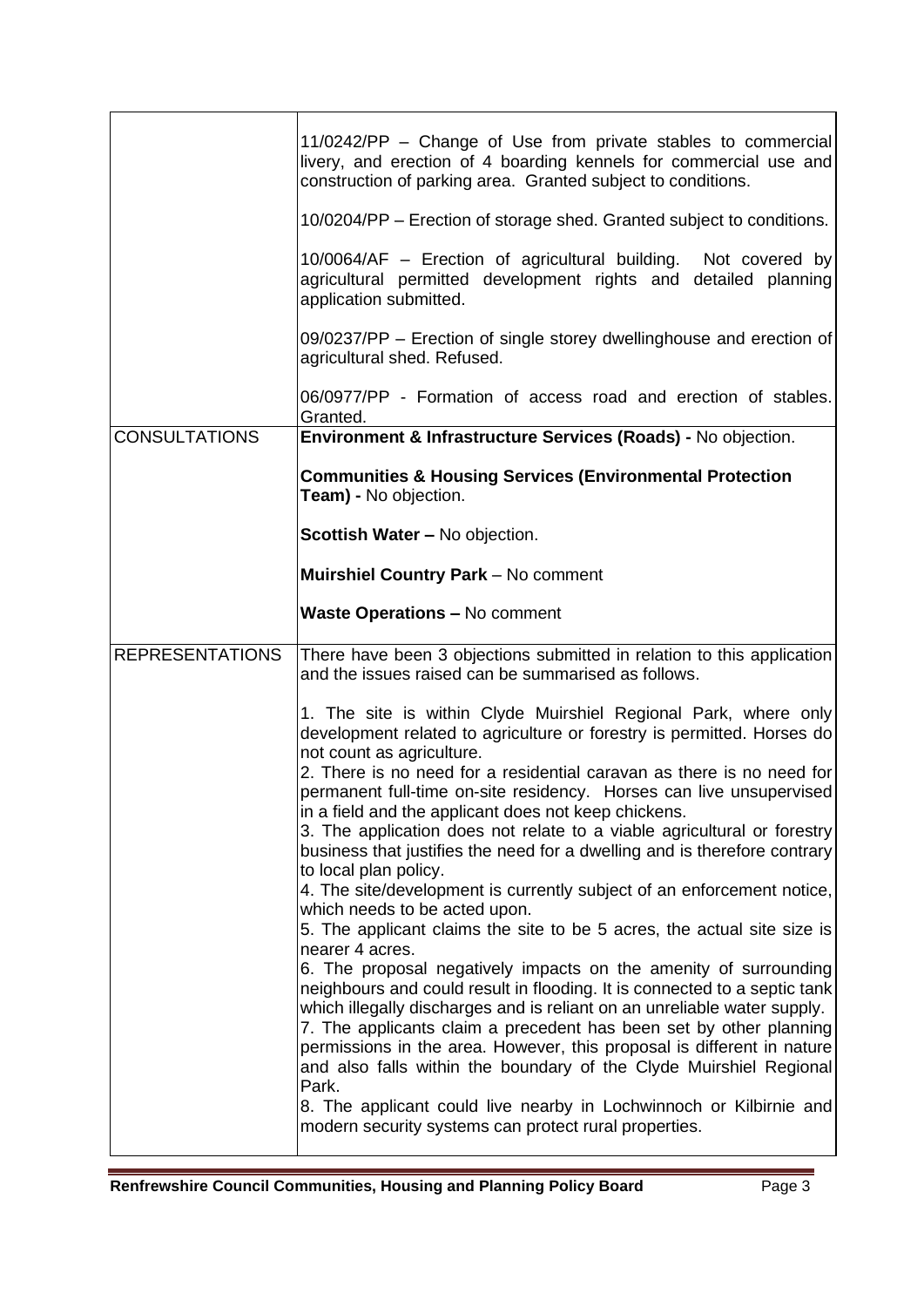| <b>POLICIES</b>                      | DEVELOPMENT PLAN Adopted Renfrewshire Local Development Plan 2021<br>Policy ENV 1 - Green Belt                                                                                                                                                                                                                                                                                                                                                                                                                                                                                                                                                                                                             |
|--------------------------------------|------------------------------------------------------------------------------------------------------------------------------------------------------------------------------------------------------------------------------------------------------------------------------------------------------------------------------------------------------------------------------------------------------------------------------------------------------------------------------------------------------------------------------------------------------------------------------------------------------------------------------------------------------------------------------------------------------------|
|                                      | <b>Draft New Development Supplementary Guidance</b><br>Delivering the Environment Strategy: Green Belt Development<br>Criteria; Housing in the Green Belt; Regional Parks<br>Delivering the Places Strategy: Creating Places                                                                                                                                                                                                                                                                                                                                                                                                                                                                               |
| <b>PLANNING</b><br><b>ASSESSMENT</b> | Planning legislation requires that planning decisions be made in<br>accordance with the development plan unless material considerations<br>indicate otherwise. In this instance the Development Plan comprises<br>the Adopted Renfrewshire Local Development Plan 2021 (LDP) and<br>the draft New Development Supplementary Guidance (SG).                                                                                                                                                                                                                                                                                                                                                                 |
|                                      | Policy ENV1 of the LDP states that the Green Belt in Renfrewshire<br>aims to identify appropriate locations to support planned growth,<br>where required, as well as maintaining the identity of settlements and<br>protecting and enhancing the landscape setting of an area.<br>Appropriate development within the Green Belt will be acceptable<br>where it can be demonstrated that it is compatible with the provisions<br>of the New Development Supplementary Guidance. It states that<br>support will be given to developments that are able to demonstrate<br>diversification within green belt and rural areas which promote new<br>employment, tourism opportunities and/or community benefits. |
|                                      | Through a statement submitted in support of this application, the<br>applicant has stated that the residential caravan is required in support<br>of a potential commercial business comprising stabling and livery of<br>horses.                                                                                                                                                                                                                                                                                                                                                                                                                                                                           |
|                                      | The applicants have submitted that the stabling/livery use of the site<br>was granted planning permission through App Ref No: 11/0242/PP for<br>'Change of use from private stables to commercial livery, and erection<br>of 4 boarding kennels for commercial use and construction of parking<br>area". It is claimed that the previous owners of the site operated a<br>commercial livery from the site since 2012 until acquired by the<br>current applicant who now wishes to re - establish a stables/livery<br>business on the site. The applicant claims that the residential caravan<br>is required on a temporary basis to support the establishment of this<br>business use.                     |
|                                      | While the stables/livery use is an acceptable green belt use, reflected<br>in the consent granted in 2011, it does not automatically justify the<br>requirement for a residential presence on the site. In this regard, it is<br>evident that the previous owner of the site and operator of the<br>stables/livery, operated without any residential presence on the site.                                                                                                                                                                                                                                                                                                                                 |
|                                      | Furthermore,<br>business plan<br>submitted which<br>no<br>has<br>been<br>demonstrates that such a business would be viable on a site of this<br>size nor justification for the need for a 24-hour residential presence on                                                                                                                                                                                                                                                                                                                                                                                                                                                                                  |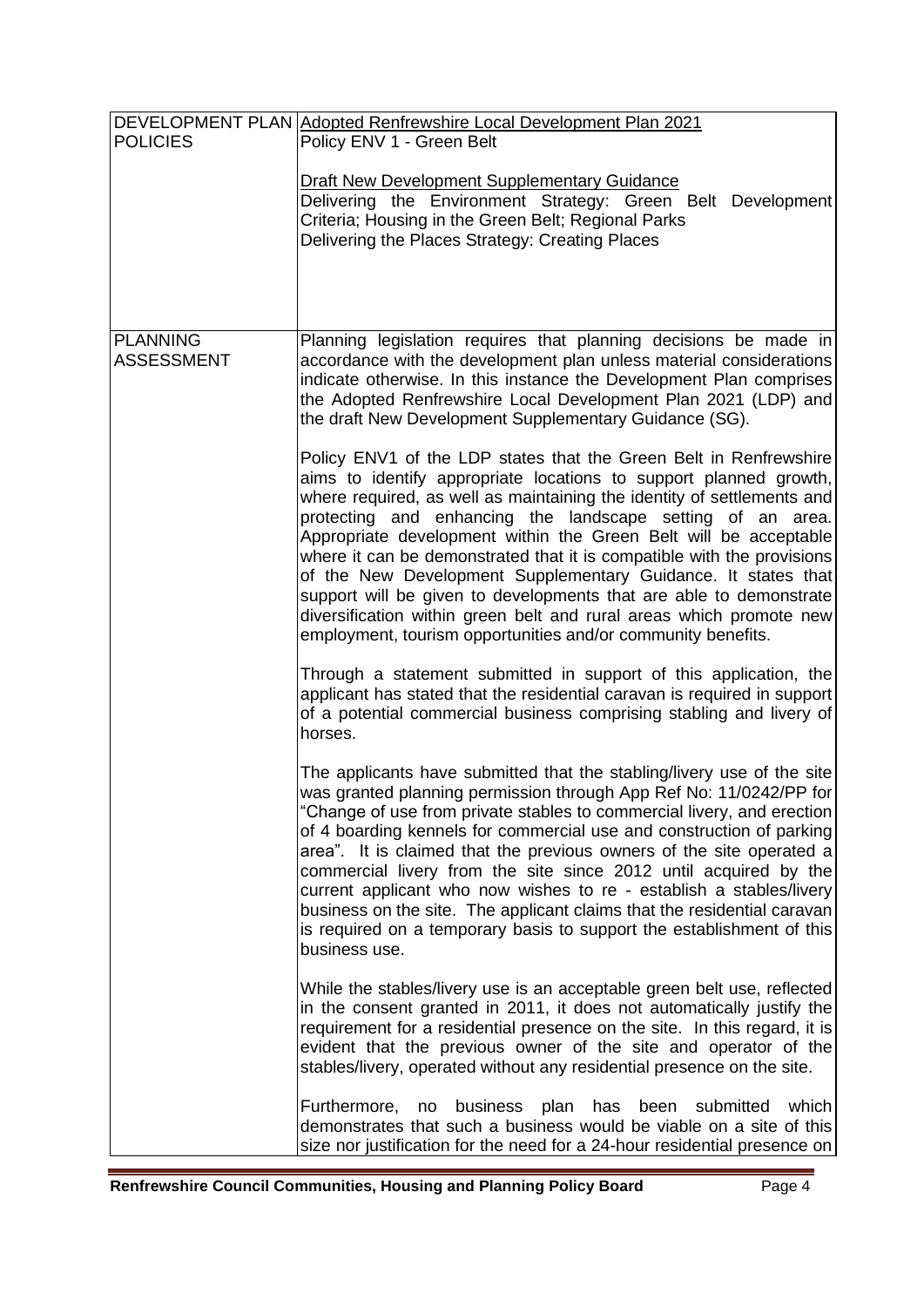| site. Therefore, it is not considered necessary to allow the siting of a<br>residential caravan in this instance, either as a requirement for the<br>tending of the applicants existing two horses and chickens nor for the<br>establishment of a viable stable/ livery business.                                                                                                                                  |
|--------------------------------------------------------------------------------------------------------------------------------------------------------------------------------------------------------------------------------------------------------------------------------------------------------------------------------------------------------------------------------------------------------------------|
| The applicant has raised other examples of where consent has been<br>granted for residential uses in the green belt, claiming precedence,<br>however these consents differ from the application proposal, one<br>being for glamping pods in association with farm diversification and<br>the other for dog kennels which requires a 24-hour residential<br>presence.                                               |
| All developments within the Green Belt must also be assessed against<br>the Green Belt Development Criteria.                                                                                                                                                                                                                                                                                                       |
| In this instance there will be no loss of prime agricultural land, as the<br>site is currently in use for stabling of the applicant's own horses.                                                                                                                                                                                                                                                                  |
| Access arrangements are as existing, and Environment and<br>Infrastructure Services (Roads) have offered no objection to the<br>proposal.                                                                                                                                                                                                                                                                          |
| There would be no significant effect on public water supply or water<br>courses from pollution risk.                                                                                                                                                                                                                                                                                                               |
| The proposal does not demonstrate outstanding design and does not<br>make a positive contribution to the surrounding area. The caravan is<br>located within a yard area associated with the stables and storage<br>building. It is partially screened from public view by these buildings<br>and boundary fencing and shrubbery. However, it neither integrates<br>with nor complements the character of the area. |
| There are no landscaping proposals as part of this application.                                                                                                                                                                                                                                                                                                                                                    |
| It has not been demonstrated that there are adequate services<br>available for the development. However, there have been no concerns<br>raised by either Scottish Water or the Communities & Housing<br>Services (Environmental Protection Team), in this regard.                                                                                                                                                  |
| Given the scale of the proposal, it is not considered that there would<br>be a significant detrimental effect on nature conservation interests.                                                                                                                                                                                                                                                                    |
| When the proposal is assessed against the supplementary guidance<br>(SG) for Development within the Regional Park, the following<br>conclusions can be made.                                                                                                                                                                                                                                                       |
| The proposal is not for a recreational, leisure or tourism use but for<br>the siting of a residential caravan. The statement submitted in support<br>of the application refers to intentions for the site, but no sound<br>justification has been provided to support the siting of a residential<br>caravan.                                                                                                      |
| Although, there would be no significant impact on nature conservation,                                                                                                                                                                                                                                                                                                                                             |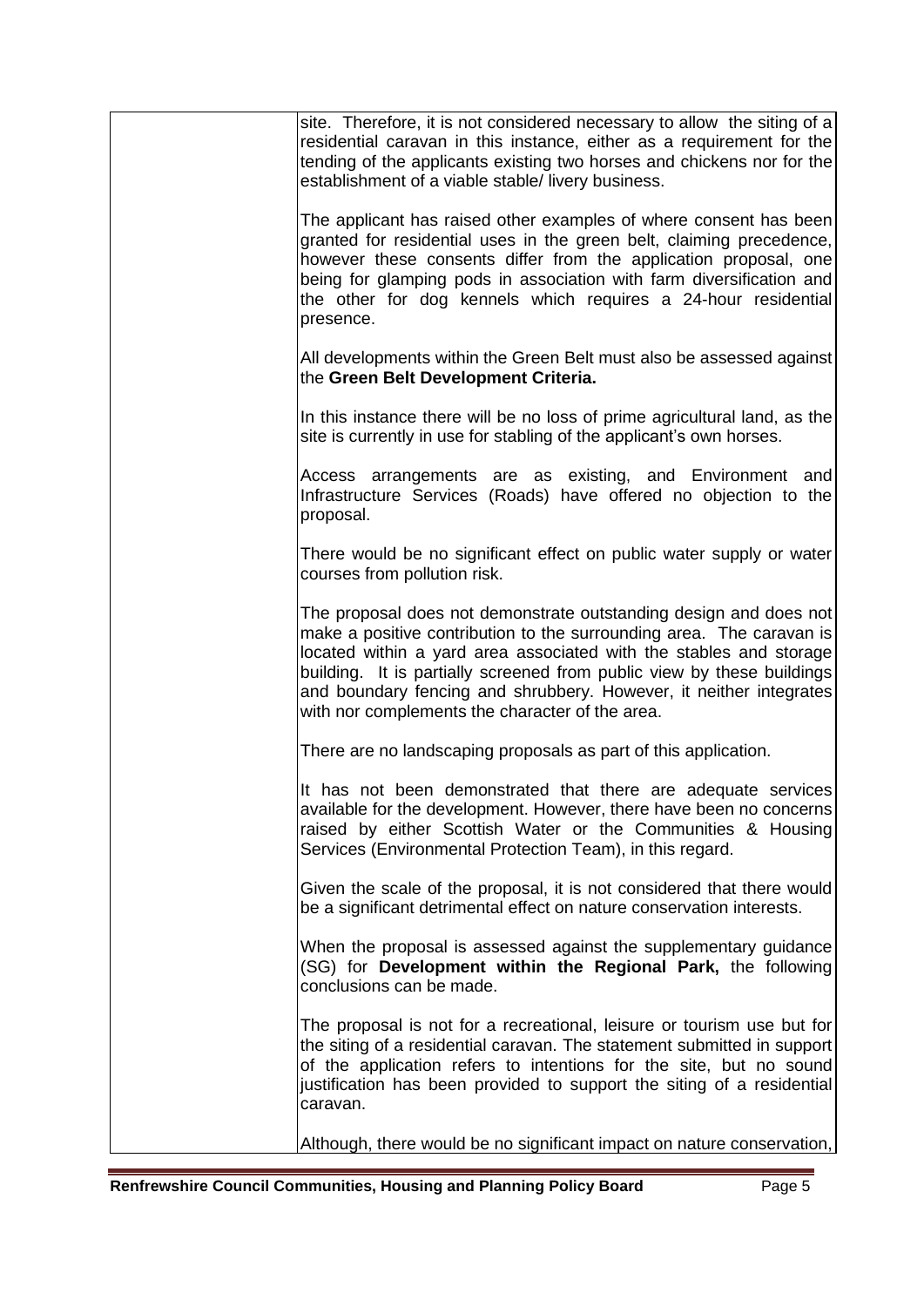|                       | landscape character or heritage resources, the caravan would have<br>some negative aesthetic impact on the site.                                                                                                                                                                                                                                                                                                    |
|-----------------------|---------------------------------------------------------------------------------------------------------------------------------------------------------------------------------------------------------------------------------------------------------------------------------------------------------------------------------------------------------------------------------------------------------------------|
|                       | The development would not cause significant conflict<br>with<br>neighbouring uses as use of the site for this type of commercial<br>purpose was established through previous consents. Surrounding<br>uses are a mix between residential and farming.                                                                                                                                                               |
|                       | The retrospective development proposed would not prevent or<br>significantly impact on recreational access to the surrounding area.                                                                                                                                                                                                                                                                                 |
|                       | However, as no sound justification has been provided to allow for this<br>residential use, the proposal is contrary to the SG for development<br>within the Regional Park.                                                                                                                                                                                                                                          |
|                       | The issues raised through objection which have not been dealt with in<br>the above assessment are considered below:                                                                                                                                                                                                                                                                                                 |
|                       | The application proposal has been assessed against the relevant<br>requirements of the adopted Local Development Plan and associated<br>SG, including guidance on development within the country park. The<br>proposal has been assessed as being contrary to that guidance.                                                                                                                                        |
|                       | An Enforcement Notice (EN) seeking removal of the caravan was<br>served on 21 <sup>st</sup> December 2021 and came into effect on 18 <sup>th</sup> January<br>2022. There has been no appeal against the requirements of the EN<br>and the period for compliance with the EN has now passed. The<br>breach of planning control will continue be dealt with in line with the<br><b>Councils Enforcement Charter.</b> |
|                       | The application site as submitted extends to approximately 4.4 acres.                                                                                                                                                                                                                                                                                                                                               |
|                       | Although the proposal may impact the amenity of the site generally<br>due to its temporary nature and design, the site is shielded from most<br>public views due to boundary treatments. The siting of one temporary<br>caravan is unlikely to result in flooding and due to its size does not fall<br>within the threshold for drainage or flooding assessment as part of the<br>application process.              |
|                       | Having given consideration to the above assessment it is concluded<br>that the retrospective development does not accord with the relevant<br>policies of the adopted Renfrewshire Local Development Plan or the<br>associated draft New Development Supplementary Guidance. It is<br>therefore recommended that planning permission is refused.                                                                    |
| <b>RECOMMENDATION</b> | Refuse                                                                                                                                                                                                                                                                                                                                                                                                              |